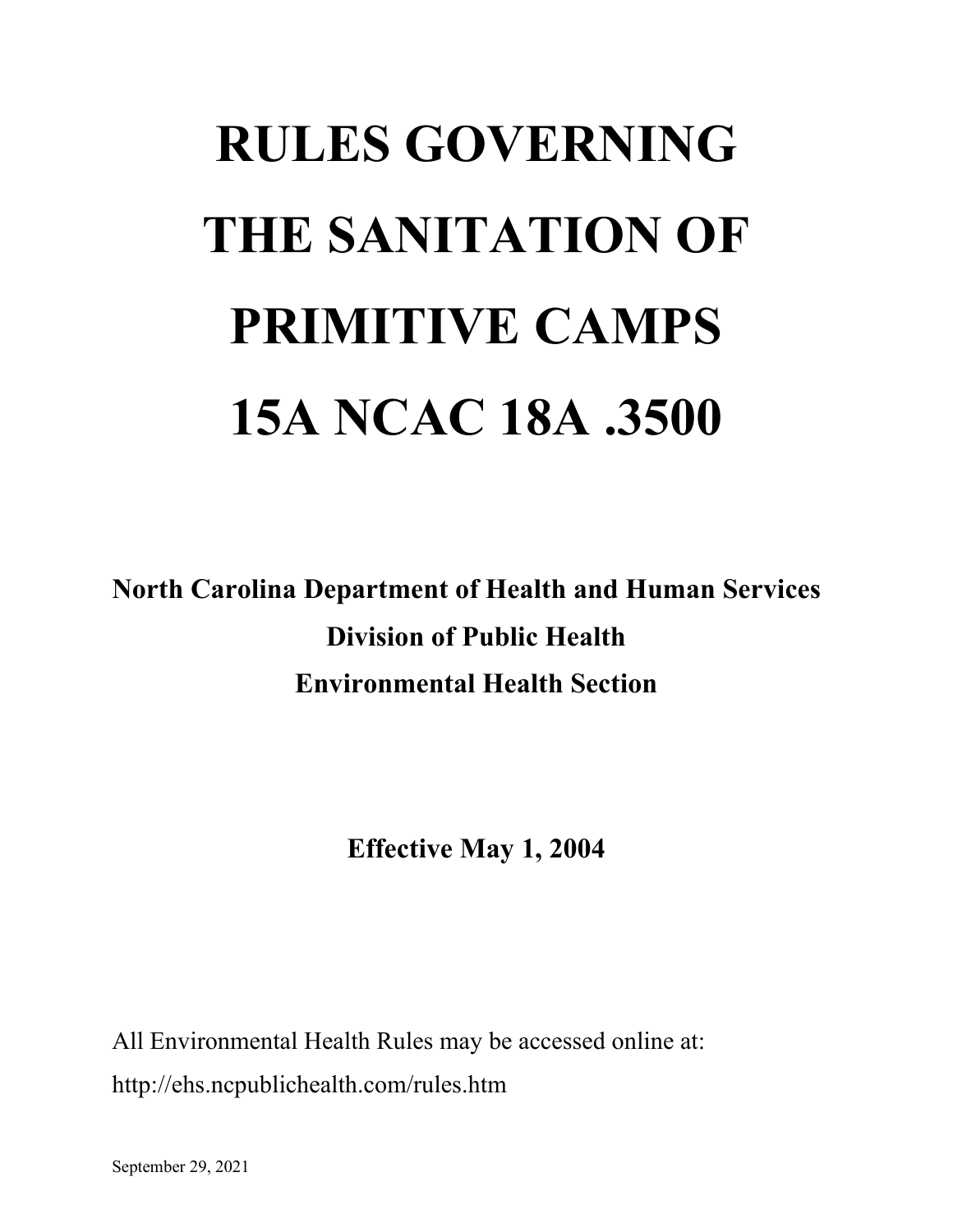## **SECTION .3500 – RULES GOVERNING THE SANITATION OF PRIMITIVE CAMPS**

#### **15A NCAC 18A .3501 DEFINITIONS**

The following definitions shall apply throughout this Section:

- (1) "Approved" means food which complies with requirements of the NC Department of Agriculture or the US Department of Agriculture and the requirements of the Rules of this Section. "Approved" also means equipment determined by the Department to be in compliance with the Rules of this Section. Food service equipment which meets and is installed in accordance with National Sanitation Foundation Standards or equal shall be approved. These standards may be obtained from the National Sanitation Foundation, P.O. Box 130140, Ann Arbor, Michigan 48113— 140 and are also available for inspection at the Division of Environmental Health, 1632 Mail Service Center, Raleigh, NC 27699-1632.
- (2) "Department of Environment and Natural Resources" or "Department" means the North Carolina Department of Environment and Natural Resources or its authorized representative. For purposes of any notices required pursuant to the Rules of this Section, notice shall be mailed to "Division of Environmental Health, Environmental Health Services Section, North Carolina Department of Environment and Natural Resources," 1632 Mail Service Center, Raleigh, NC 27699-1632.
- (3) "Employee" means any camp personnel who handles food or drink during preparation or serving, or comes in contact with any eating or cooking utensils, or is employed by the camp at any time in which food or drink is prepared or served.
- (4) "Environmental Health Specialist" shall mean a person authorized to represent the Department on the local or state level in making inspections pursuant to state laws and rules.
- (5) "Equipment" shall mean refrigerators, insulated coolers, buckets, cooking appliances, serving utensils, or any other devices used to serve, hold or prepare food or drink.
- (6) "Food" means any raw, cooked, or processed edible substance, ice, beverage, or ingredient used or intended for use or for sale in whole or in part for human consumption.
- (7) "Good Repair" means capable of being cleaned, sanitized, and used for the intended purpose.
- (8) "Local Health Director" means the administrative head of a local health department or his authorized representative.
- (9) "Off-site" includes packouts, cookouts, or any activity where food is prepared outside the base camp.
- (10) "Permanent sleeping quarters" includes those buildings, cabins, platform tents, covered wagons and teepees that remain in a fixed location during the operating season and are used as primary residences for campers, staff, or user groups.
- (11) "Permit to Operate" means a permit issued by the Department upon review and approval of the operating primitive experience camp plan of operation.
- (12) "Person" means an individual, firm, association, organization, partnership, business trust, corporation, or company.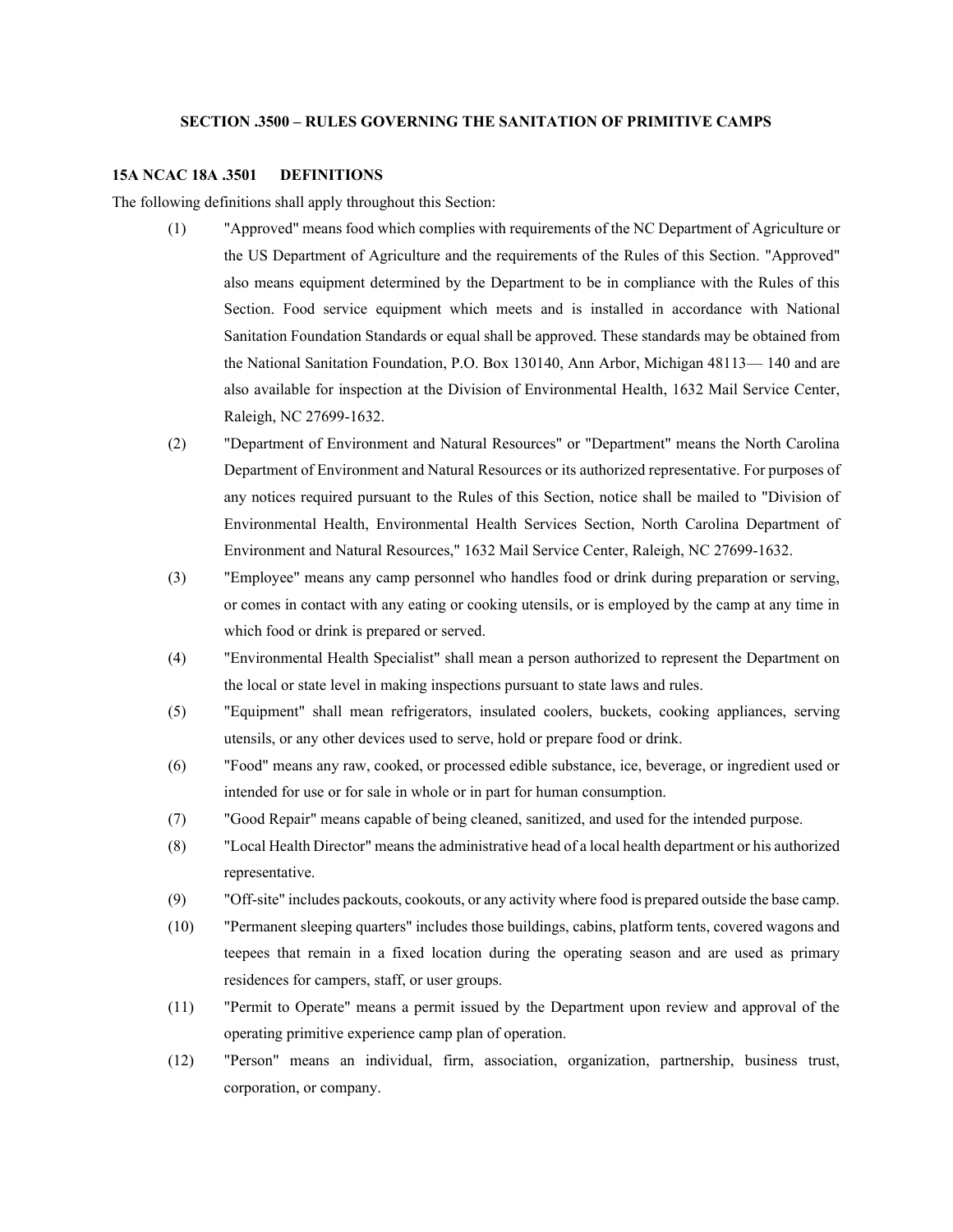- (13) "Plan of Operation" means the procedures, methodologies and measures specifically related to food preparation and protection, drinking water, waste disposal and other general sanitation issues the primitive experience camp will employ to protect the health of campers.
- (14) "Potentially hazardous food" means any food or ingredient, natural or synthetic, in a form capable of supporting the growth of infectious or toxigenic microorganisms, including Clostridium botulinum. This term includes raw or heat treated foods of animal origin, raw seed sprouts, and treated foods of plant origin. The term does not include foods which have a pH level of 4.6 or below or a water activity (Aw) value of 0.85 or less.
- (15) "Primitive Experience Base Camp" means that portion of the primitive experience camp at a fixed location which contains structures, water supplies, toilets and other facilities necessary for the operation of the camp under the control or ownership of the primitive experience camp permittee.
- (16) "Primitive Base Experience Camp Permit" means the permit is issued for the base camp facilities and appurtenances upon determination that the base camp is in compliance with the Rules of this Section.
- (17) "Primitive Experience Camp" means a camp not served by any public electrical service providers and provides overnight outdoor primitive camping. Primitive Experience Camps include those camp establishments that provide food and overnight lodging accommodations for 72 consecutive hours or more per week at or from a permanent base camp for groups of children or adults engaged in overnight organized recreational or educational programs. Programs are operated and staffed by the camp and supervision of individual campers is a camp responsibility. This definition does not include campgrounds or other facilities that only rent property or camp sites for camping.
- (18) "Responsible person" means the administrator, operator, owner, or other person in charge of the operation at the time of the inspection. If no individual is the apparent supervisor, then any employee may be the responsible person
- (19) Sanitize means the approved bactericidal treatment by a process which meets the temperature and chemical concentration levels in accordance with Rule .3507 of this Section.
- (20) "Sewage" means the liquid and solid human body waste and liquid waste generated by water-using fixtures and appliances, including those associated with foodhandling. The term does not include industrial process wastewater or sewage that is combined with industrial process wastewater.
- (21) "Threat to the Public Health" means circumstances which create a significant risk of serious physical injury or serious adverse health effect.
- *History Note: Authority G.S. 130A-248; Eff. May 1, 2004; Pursuant to G.S. 150B-21.3A, rule is necessary without substantive public interest Eff. July 20, 2019.*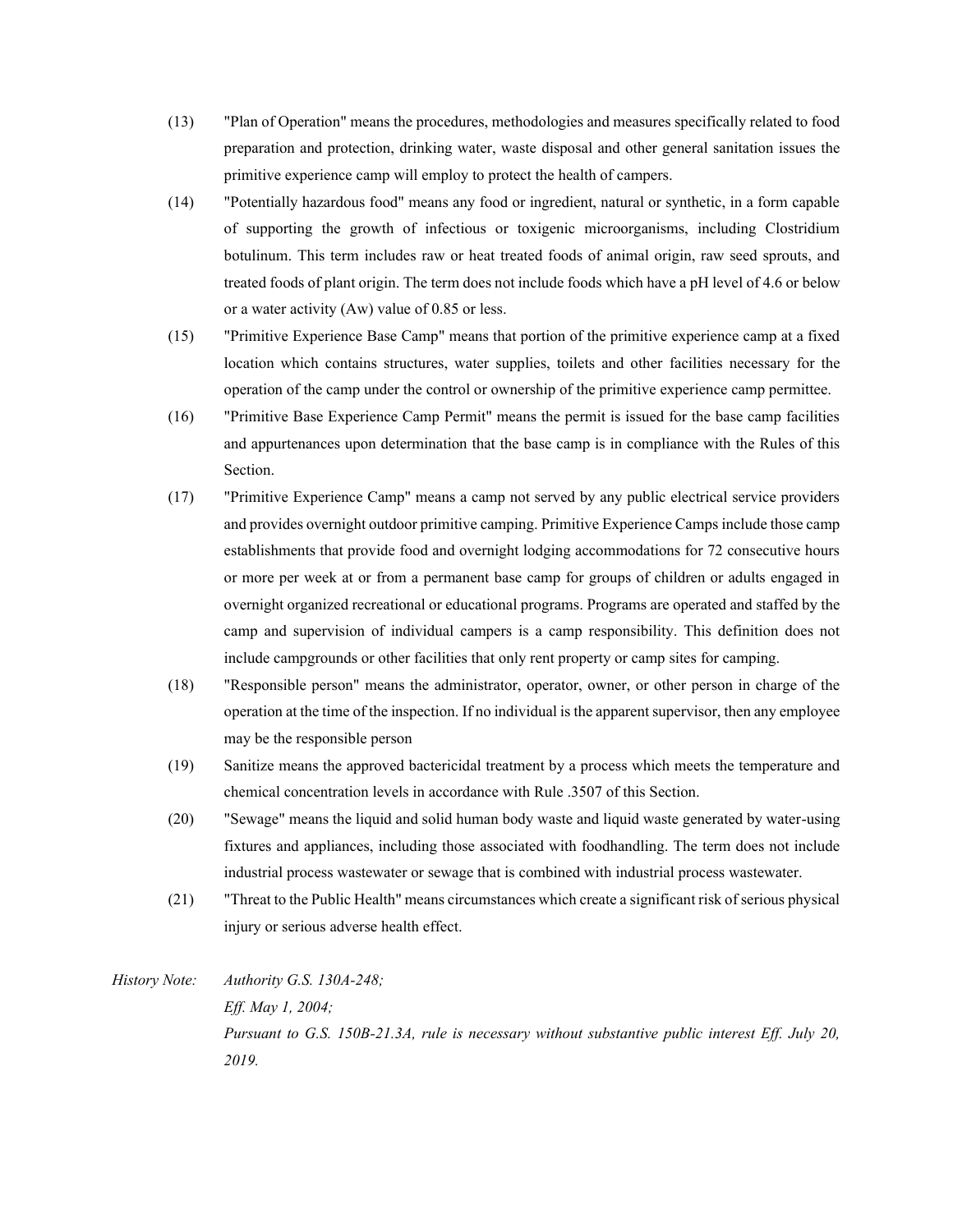### **15A NCAC 18A .3502 PRIMITIVE EXPERIENCE BASE CAMP PERMIT APPROVAL OF PLANS**

Plans, drawn to scale, and specifications for primitive experience camps or facilities in existing primitive camps shall include a topographic map of the base camp, buildings, water supply system, waste water disposal system and other appurtenances necessary to maintain base camp operation and compliance with the rules of this Section. Plans shall also include those sites used on a recurring (at least once each season) basis that are not part of the established base camp but are under the control of the ownership of the camp. Plans and specifications shall be submitted to the health department of the county in which the site is located. Plans, drawn to scale, and specifications shall also be submitted to the local health department for any additions or renovations to existing buildings or any new buildings or facilities in primitive experience camps. The local health department shall require a topographic map upon determination that the proposed changes will impact camp sanitation or drinking water supplies. Construction shall not be started until the plans and specifications have been approved by the local health department.

*History Note: Authority G.S. 130A-248; Eff. May 1, 2004; Pursuant to G.S. 150B-21.3A, rule is necessary without substantive public interest Eff. July 20, 2019.*

## **15A NCAC 18A .3503 PERMIT TO OPERATE**

(a) No person shall operate a primitive experience camp within the State of North Carolina who does not possess a valid primitive experience base camp permit and a permit to operate issued by the Department. No permit to operate shall be issued until an evaluation by an environmental health specialist shows that the establishment complies with the Rules of this Section.

(b) The local health department shall review the operations plan and the facilities to determine compliance with the Rules of this Section. Once approved the local health department shall issue a permit to operate for the camp.

(c) Upon transfer of ownership or change of operation upon which the original permit was issued the responsible person shall notify the local health department within 72 hours.

(d) At least 30 days prior to permitting the responsible person shall submit a plan of operation to the local health department to determine compliance with the Rules of this Section. The plan shall include the following:

- (1) Scheduled dates of operation.
- (2) Number of campers and staff expected each session.
- (3) Description of general activities and programs the primitive experience camp will be offering each session.
- (4) Description of how food will be stored, prepared, transported and protected.
- (5) Proof of approved food service training required in Rule .3515(a) of this Section.
- (6) Description of how potable water will be made available, protected, treated and transported at base camp and in the field.
- (7) Description of how solid waste will be contained and disposed.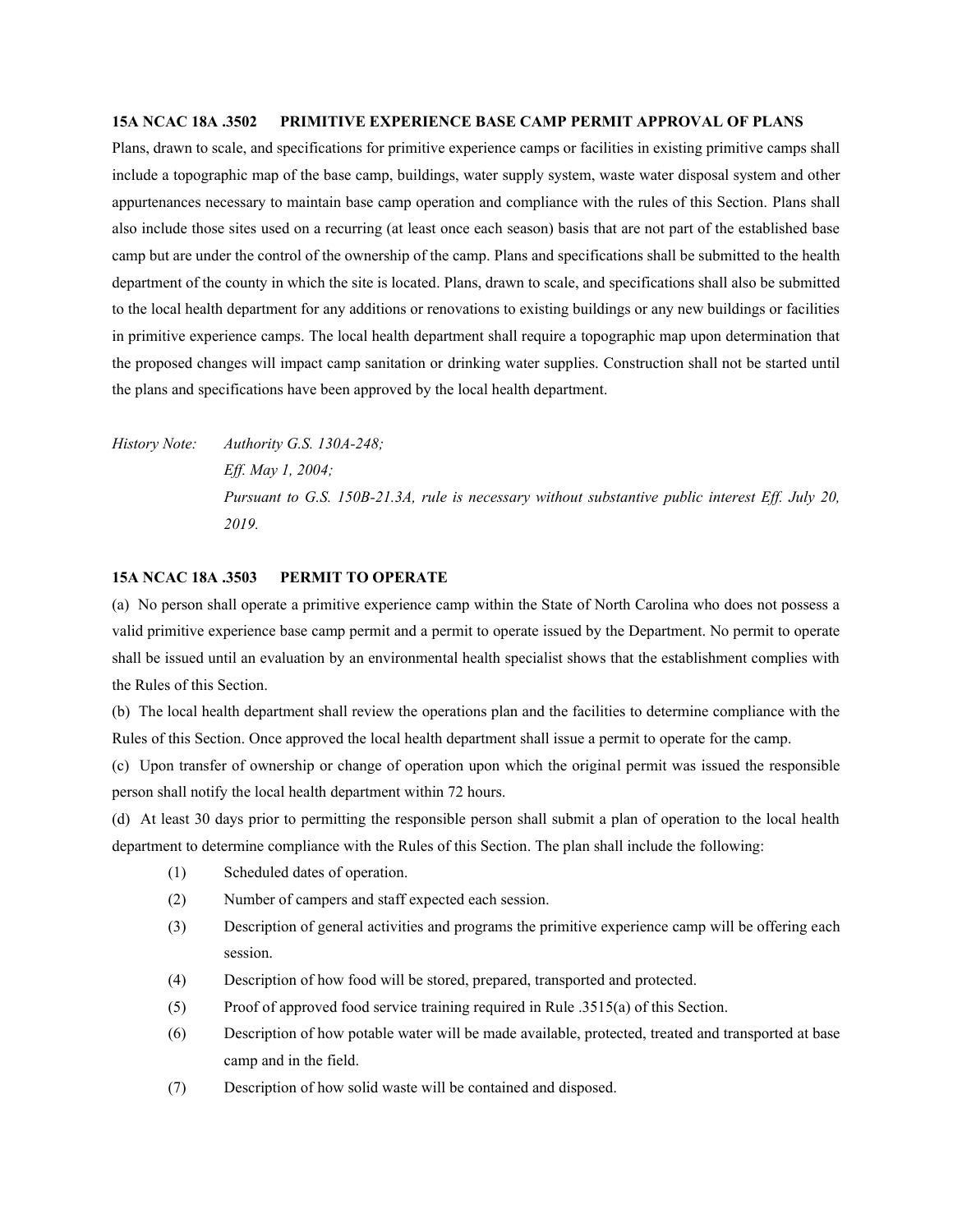## (8) Methods of all sewage waste disposal.

(e) Any modifications or changes to the approved plan of operation shall be submitted in writing for approval to the local health department at least 30 days prior to change.

(f) Primitive experience camps that operate six months or less per calendar year and do not offer activities, programs, services or food to the public for pay during the remainder of the year shall also be required to obtain a seasonal permit for each operating season. No primitive experience camp required to pay a fee in accordance with G.S. 130A-248 (d) shall pay more than one annual fee unless the permit has been revoked.

- (1) Primitive experience camps shall submit a seasonal permit application at least 45 days prior to the opening session. The seasonal permit shall include the dates of operation and shall expire six months from the first date of operation. Primitive experience camp management shall provide written documentation to the local health department that the following items have been complied with prior to opening:
	- (A) All equipment necessary for food temperature maintenance is operational and clean.
	- (B) Utensils and equipment have been cleaned and sanitized.
	- (C) The cooking and lodging areas shall be clean and free of vermin harborages.
	- (D) All camp facilities are in good repair and clean.
	- (E) The operating plans for the season specified in Paragraph (d) of this Rule have been submitted.
- (2) The local health department shall conduct an evaluation at least 30 days prior to the scheduled opening day of camp to verify the water system is in compliance with Rule .3508 Water Supply, of this Section. If the local health department is unable to meet the water sampling requirement, then the camp shall submit a water sample to a certified lab. Results shall be submitted to the local health department.
- (g) Transitional permits shall not be issued to Primitive experience camps.

(h) The Department may impose conditions on the issuance of a permit to operate. Conditions may be specified for one or more of the following areas:

- (1) The number of persons served per session.
- (2) The categories of food served.
- (3) Modification or maintenance of water supplies, water use fixtures and sanitary sewage systems.
- (4) Use of facilities for more than one purpose.
- (5) Continuation of contractual arrangements upon which basis the permit was issued.
- (6) Submission and approval of plans for renovation.
- (7) Any other conditions necessary for the primitive experience camps to remain in compliance with the Rules of this Section.

(i) A permit may be suspended or revoked in accordance with G.S. 130A-23. A permit to operate shall not be issued after revocation or suspension until the camp has been reinspected and determined to be in compliance with the Rules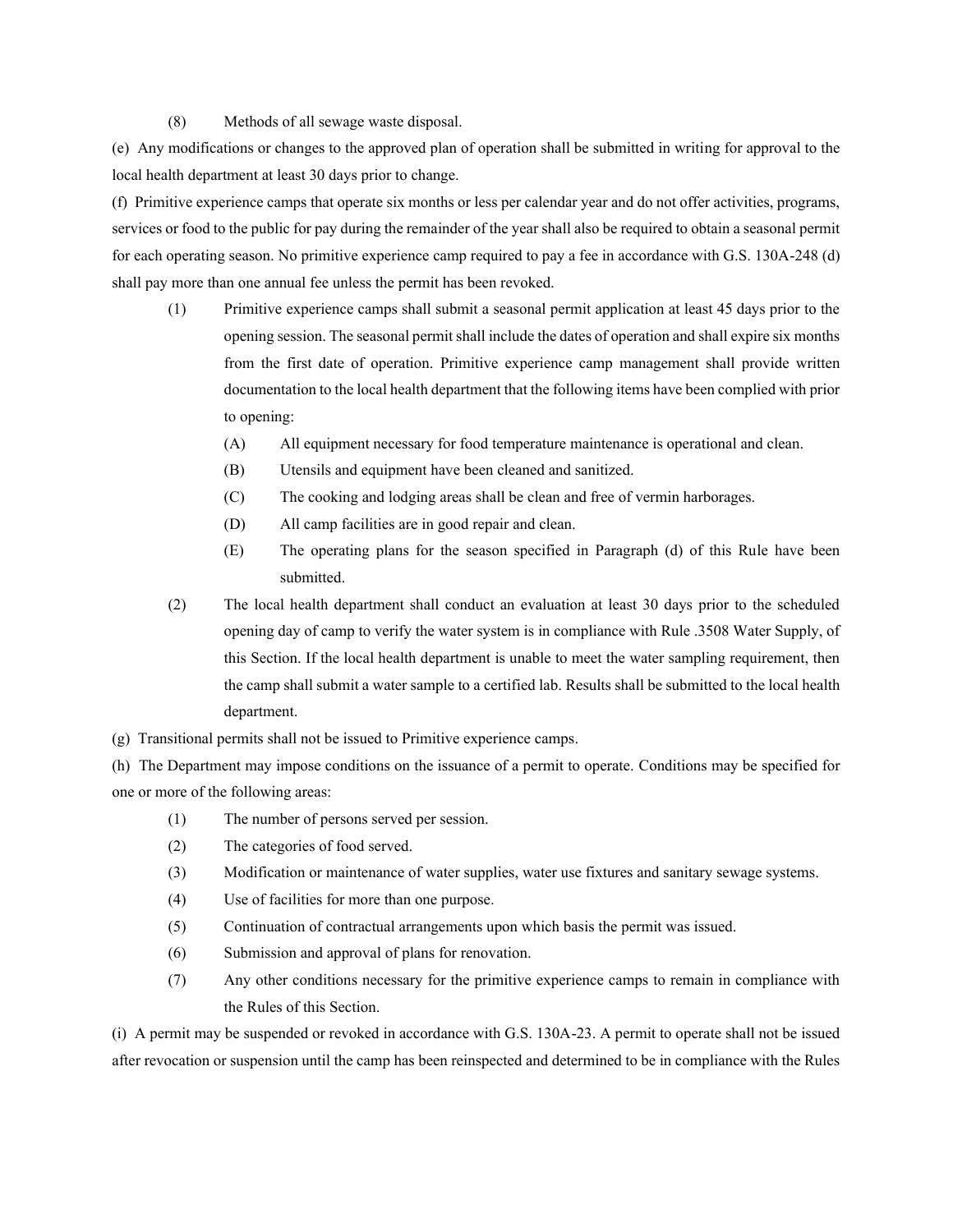of this Section. A reinspection shall be conducted within 30 days, after the request is made by the operator, administrator or other responsible party.

*History Note: Authority G.S. 130A-248; Eff. May 1, 2004; Pursuant to G.S. 150B-21.3A, rule is necessary without substantive public interest Eff. July 20, 2019.*

# **15A NCAC 18A .3504 INSPECTIONS AND RE-INSPECTIONS**

(a) For primitive experience camps that operate six months or less per calendar year, an unannounced inspection shall be conducted at least once during the operating season. For primitive experience camps that operate more than six months of each calendar year, an unannounced inspection shall be conducted at least once each six month operating period.

(b) Upon arrival at a primitive experience camp, Environmental Health Specialists shall identify themselves and their purpose in visiting that establishment. Environmental Health Specialists shall inquire as to the identity of the responsible person and invite the responsible person to accompany them during the inspection. Following the inspection, the Environmental Health Specialist shall offer to review the results of the inspection with the responsible person.

(c) Inspections of primitive experience camps shall be done on a form furnished by the Department to local health departments. The form shall provide for at least the following information:

- (1) the name and mailing address of the facility;
- (2) the name of the person to whom the permit is issued;
- (3) the permit and status of approval given;
- (4) standards of construction and operation as listed in Rules .3505 through .3517 of this Section;
- (5) a short explanation for all deficiencies;
- (6) the signature of the Environmental Health Specialist;
- (7) the date.

(d) If it is determined that the camp is not operating according to the approved plan of operation, the permit may be suspended or revoked until discrepancies are corrected.

(e) Grade cards shall not be posted.

*History Note: Authority G.S. 130A-248; Eff. May 1, 2004; Pursuant to G.S. 150B-21.3A, rule is necessary without substantive public interest Eff. July 20, 2019.*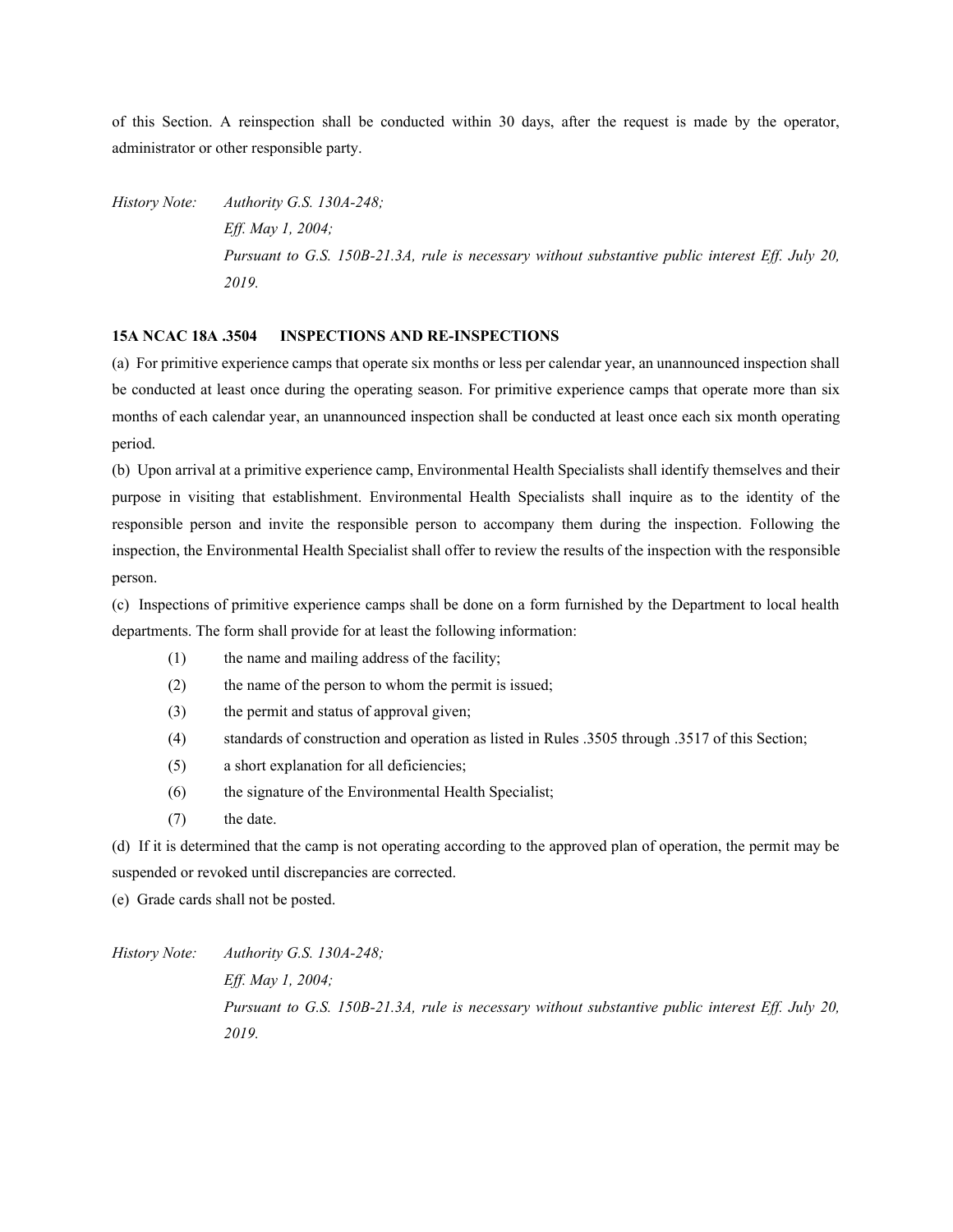## **15A NCAC 18A .3505 SPECIFIC REQUIREMENTS FOR PRIMITIVE BASE CAMPS**

Primitive experience camps base of operations shall comply with the following:

- (1) Any camp buildings such as shelters, storage facilities, food storage facilities, permanent sleeping quarters and sheds, shall be kept clean and in good repair,
- (2) Where bedding including sleeping bags or bed linens is provided by the primitive experience camp, such items shall be washed or laundered between users and kept in good repair.
- (3) All garbage and other solid wastes shall be stored and disposed of in a manner consistent with local, state and federal ordinances, rules and laws.
- (4) Toilet facilities shall be provided at convenient and accessible locations distributed throughout the base of operations at a rate of not more than 20 campers and staff per toilet seat.
- (5) All sewage shall be disposed of in an approved manner.
- (6) Base camps shall comply with Rule .3506 Sanitation of this Section.

*History Note: Authority G.S. 130A-248; Eff. May 1, 2004; Pursuant to G.S. 150B-21.3A, rule is necessary without substantive public interest Eff. July 20, 2019.*

#### **15A NCAC 18A .3506 SANITATION**

Primitive experience camps may conduct cookouts, overnight trips or similar primitive camping activities provided accepted sanitation standards are maintained in accordance with the provisions of this Section. Written procedures regarding sanitation standards shall be posted or made readily available for inspection by the Department. It is the responsibility of the primitive experience camp to ensure that the approved procedures are being practiced, utilized and maintained. Minimum sanitation requirements for Primitive Experience Camps are as follows:

- (1) Off Site Food: Storage, Preparation and Cooking shall meet the following requirements.
	- (a) Temperature control, food preparation and food protection methods shall be implemented to ensure all potentially hazardous foods stored and prepared for off-site cooking maintain temperatures of 45 degrees or less or 140 degrees or higher and are protected from contamination. Written procedures describing the specific off site cooking activity and the proposed temperature control methods shall be submitted to the Department for approval. Any proposed changes to current procedures shall be submitted at least 10 working days prior to the scheduled activity. Specific approvals will remain valid so long as the activity remains part of the camp program unless the Department determines that procedures are not being maintained in accordance with the approval. The owner may request modifications to the original approval by submitting the request at least 10 working days prior to the scheduled activity. Where potentially hazardous foods are prepared off site, written procedures shall also include methods to prevent cross contamination. For the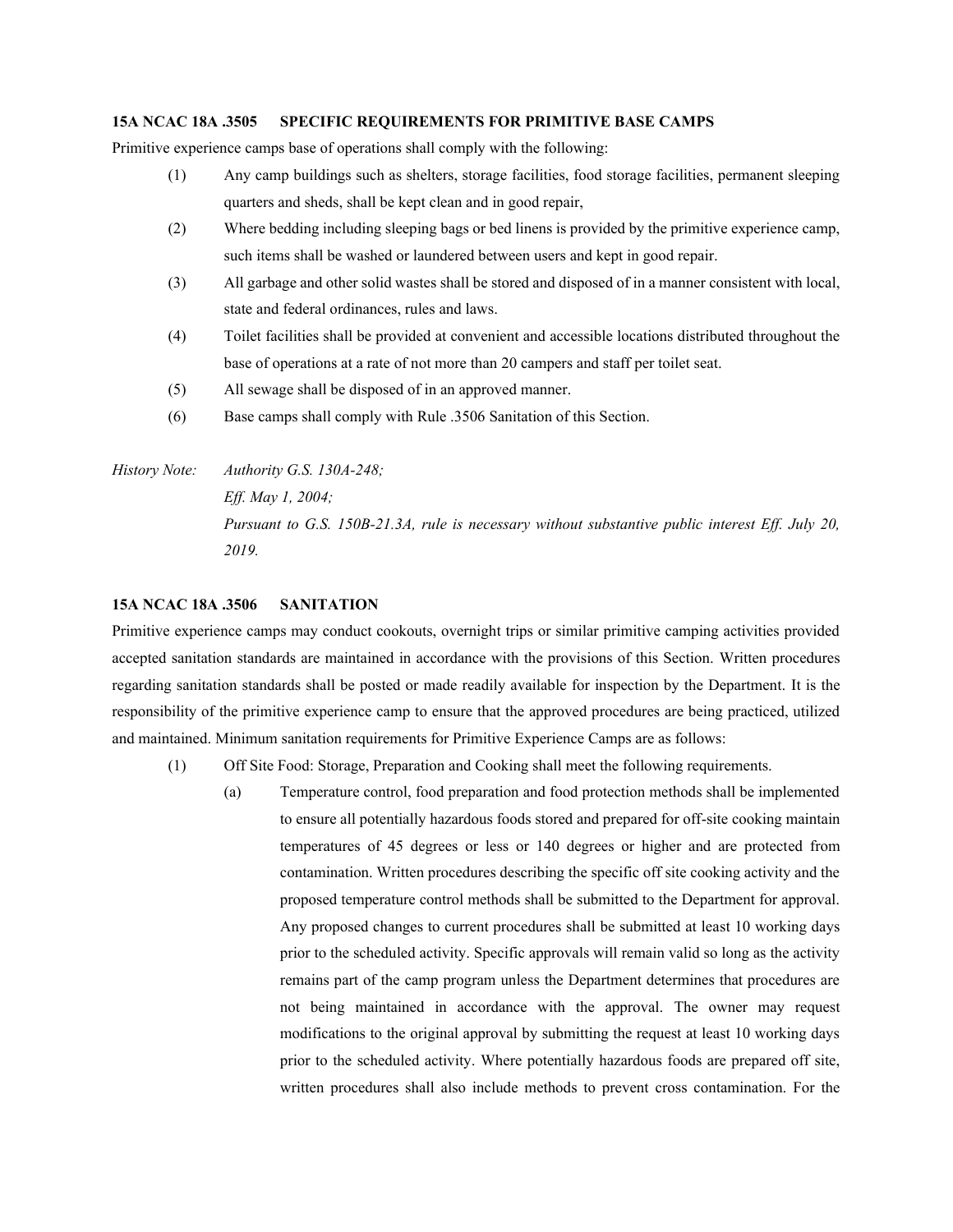purpose of off-site food storage coolers with ice or ice packs are considered an approved method of temperature control. Off site potentially hazardous foods once cooked shall be consumed within two hours or discarded. Poultry stuffings, stuffed meats, and stuffings containing meat shall not be used.

- (b) Potentially hazardous foods shall be thawed:
	- (i) in cold holding units at a temperature not to exceed 45 $\degree$  F (7 $\degree$ C);
	- (ii) under potable running water of a temperature of  $70^{\circ}$  F (21<sup>o</sup>C), or below, with sufficient water velocity to agitate and float off loose food particles into the overflow; or
	- (iii) as a part of the conventional cooking process.
- (c) Potentially hazardous foods requiring cooking shall be cooked to heat all parts of the food to a temperature of at least  $140^{\circ}$  F (60°C) except as follows:
	- (i) poultry shall be cooked to at least  $165^{\circ}$  F (74 $^{\circ}$ C) with no interruption of the cooking process; and
	- (ii) pork and any food containing pork shall be cooked to heat all parts of the food to at least  $150^{\circ}$  F (66 $^{\circ}$  C); and
	- (iii) ground beef and foods containing ground beef shall be cooked to an internal temperature of at least  $155^{\circ}$  F (68° C); and
	- (iv) rare roast beef shall be cooked to an internal temperature of at least  $130^{\circ}$  F (54 $^{\circ}$ ) C); and
	- (v) rare beef steak shall be cooked to a temperature of  $130^{\circ}$  F (54 $^{\circ}$ C) unless otherwise ordered by the immediate consumer.
- (d) Liquid eggs, uncooked frozen dry eggs and egg products shall be cooked before consumption. This Paragraph does not apply to pasteurized products.
- (e) A food thermometer accurate to  $+/-2$  degrees F  $(+/-1$  degree C) shall be available to check food temperatures.
- (2) Off-Site Drinking Water
	- (a) Water transported for off site drinking shall be from an approved source and shall be transported and stored in clean, sanitized containers designated solely for this purpose. Where it is not practical to transport drinking water for off site activities, bactericidal treatment measures shall be provided to ensure that drinking water is free from disease causing organisms.
	- (b) Water shall be taken from free-flowing streams, springs and wells, however, water may be taken from still sources when free-flowing sources are unavailable. Water to be treated shall be visibly clear and free from debris, trash and organic matter.
- (3) Approved Methods of Bactericidal Treatment of Off-Site Drinking Water
	- (a) Boiling: Water shall be brought to a rolling boil for a minimum of 5 minutes.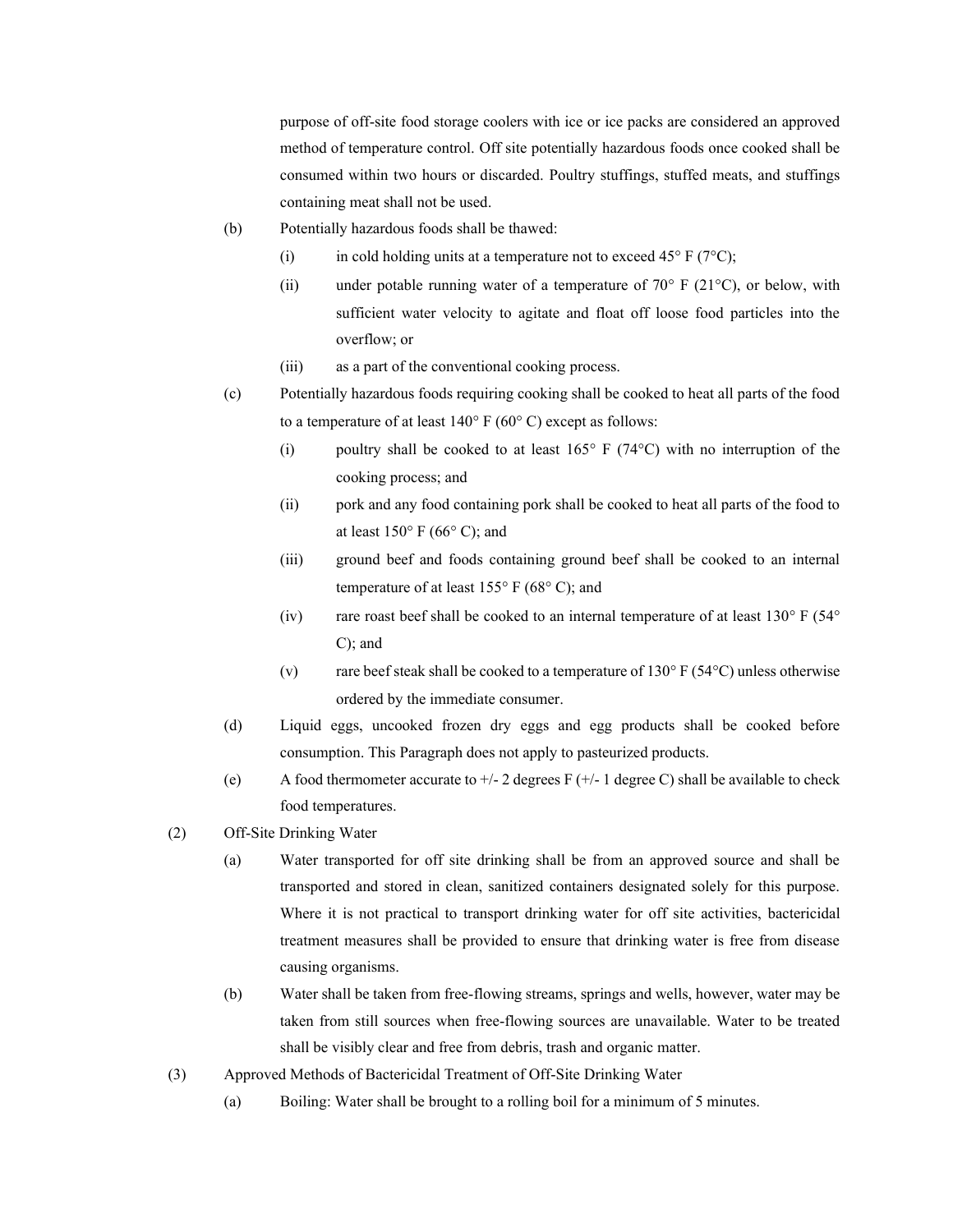- (b) Chlorine: A minimum of 2 ppm free chlorine residual must be maintained for a minimum of 30 minutes. This method shall be used in conjunction with Subitem (3)(a) or (d) of this Rule.
- (c) Iodine: A minimum of 5 drops of 2% tincture of iodine per liter of water. For commercially prepared tablets, use per manufacturer's directions. This method shall be used in conjunction with Subitem (3)(a) or (d) of this Rule.
- (d) Filtration: Filter systems shall be capable of removing bacteria, cysts, and viruses. Filters shall have an absolute pore size of one micron or smaller.
- (4) Utensils and Equipment shall meet the following requirements:
	- (a) All eating, drinking, and cooking utensils, and other items used in connection with the preparation of food shall be kept clean and in good repair.
	- (b) All surfaces intended for multi use between campers or staff with which food or drink comes in contact shall consist of smooth, not readily corrodible, non-toxic materials in which there are no open cracks or joints that will collect food particles, slime, and be kept clean.
	- (c) Multi-use drinking and eating utensils intended for individual use shall be constructed of not readily corrodible, non toxic materials. Those multi-use drinking and eating utensils which do not meet all the construction provisions of Subitem (4)(b) of this Rule, shall be used by only one person and not reassigned to or reused by another individual.
	- (d) Where multi-use utensils are used, they shall be assigned to one individual and not shared until cleaned and sanitized by approved methods.
- (5) Cleaning of Utensils and Equipment shall meet the following requirements:
	- (a) Utensils and equipment shall be kept clean.
	- (b) Water used for cleaning shall meet the requirements of Items (2) and (3) of this Rule.
	- (c) Where an approved sanitizing process can not be implemented, each individual's multi-use utensils shall be cleaned separately to prevent cross contamination.
	- (d) Multi-use utensils may be cleaned together provided they are washed, rinsed, and sanitized by approved methods.
- (6) Handwashing for food preparers shall be in compliance with Rule .3515(c) of this Section.
- (7) Toxic materials shall be labeled and stored to prevent contamination of food, equipment and utensils.
- (8) Where permanent human waste disposal facilities which meet the requirements of 15A NCAC 18A .1900 are not provided at an off site activity, written procedures for waste disposal shall be provided to and approved by the Department. Disposal of human waste shall be in a hole that is at least six inches deep and has a diameter of at least four inches located at least 200 feet from any surface water. After use the hole shall be back filled with a soil to a depth of six inches.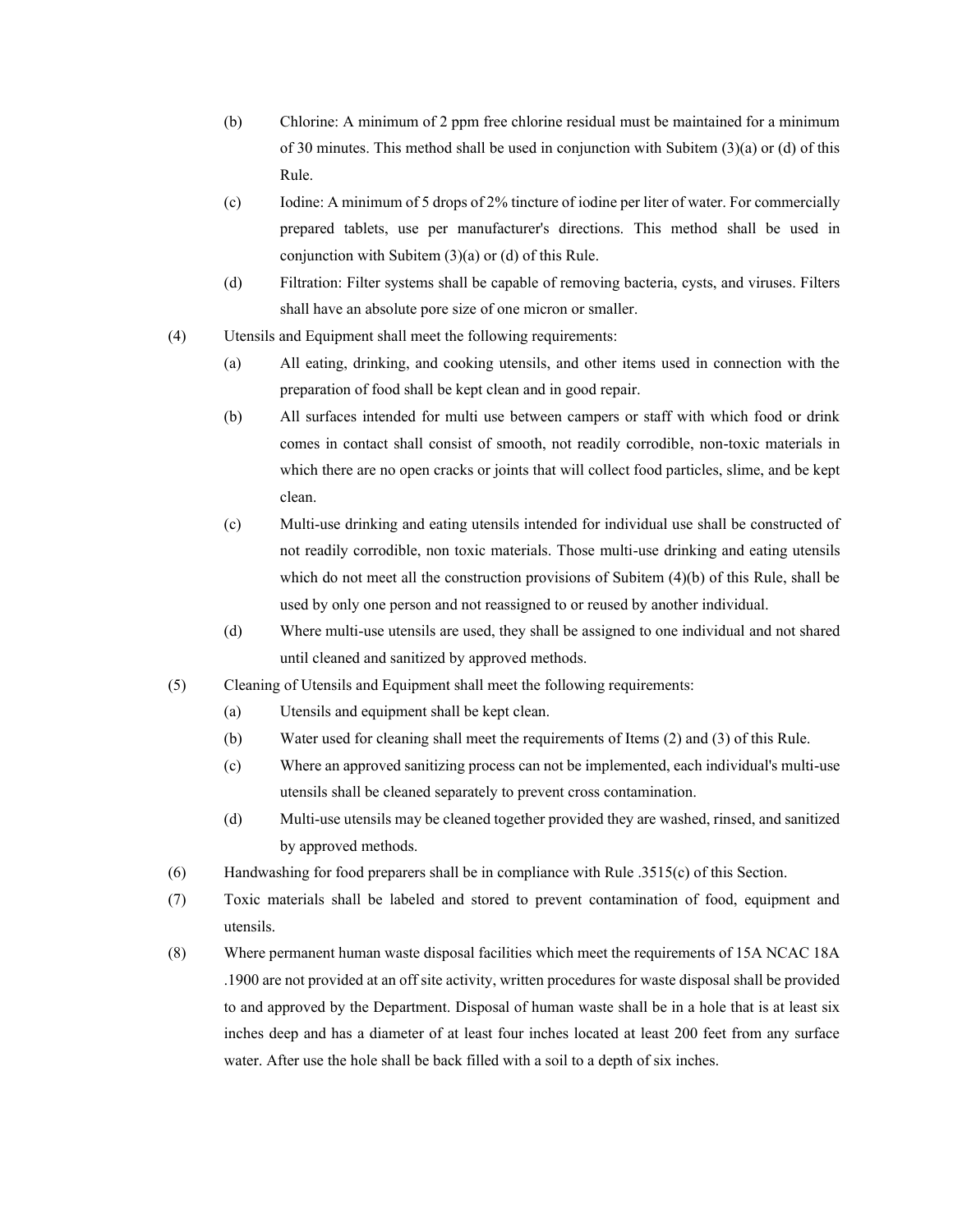*History Note: Authority G.S. 130A-248; Eff. June 1, 2004; Pursuant to G.S. 150B-21.3A, rule is necessary without substantive public interest Eff. July 20, 2019.*

## **15A NCAC 18A .3507 SANITIZING PROCEDURES**

Where required in these Rules, eating and drinking utensils shall be sanitized by one of the following methods:

- (1) Immersion for at least one minute in clean hot water of at least  $170^{\circ}$  F (77 $^{\circ}$ C). A thermometer accurate to  $3^{\circ}$  F (5 $^{\circ}$ C) shall be available.
- (2) Immersion for at least two minutes in a chemical bactericide of strength approved by the Department:
	- (a) for chlorine products, a solution containing at least 50 ppm of available chlorine at a temperature of at least  $75^{\circ}$ F (24 $^{\circ}$ C);
	- (b) for iodophor products, a solution containing at least 12.5 ppm of available iodine and having a pH not higher than 5.0 and having a temperature of at least  $75^{\circ}F(24^{\circ}C)$ ;
	- (c) For quaternary ammonium products, a solution containing at least 200 ppm of QAC and having a temperature of at least 75 $\degree$ F (24 $\degree$ C), provided that the product is labeled to show that it is effective in water having a hardness value at least equal to that of the water being used.
	- (d) Other equivalent products and procedures approved in 21 CFR 178.1010. 21 CFR 178.1010 is incorporated by reference including any subsequent amendments and additions. A copy of applicable provisions may be downloaded from http://www.gpoaccess.gov/cfr/index.html.
- (3) A testing method or equipment shall be available, convenient and regularly used to test chemical sanitizers to insure minimum prescribed strengths.
- *History Note: Authority G.S. 130A-248; Eff. May 1, 2004; Pursuant to G.S. 150B-21.3A, rule is necessary without substantive public interest Eff. July 20, 2019.*

## **15A NCAC 18A .3508 PRIMITIVE BASE CAMP WATER SUPPLY**

(a) Water supplies shall be provided in accordance with 15A NCAC 18A .1700 Rules Governing the Protection of Water Supplies.

(b) Water samples for bacteriological analysis from non-community supplies shall be collected by the Department and submitted to the laboratory section of the Department or another laboratory certified by the Department for analysis, and at least annually thereafter for bacteriological analysis.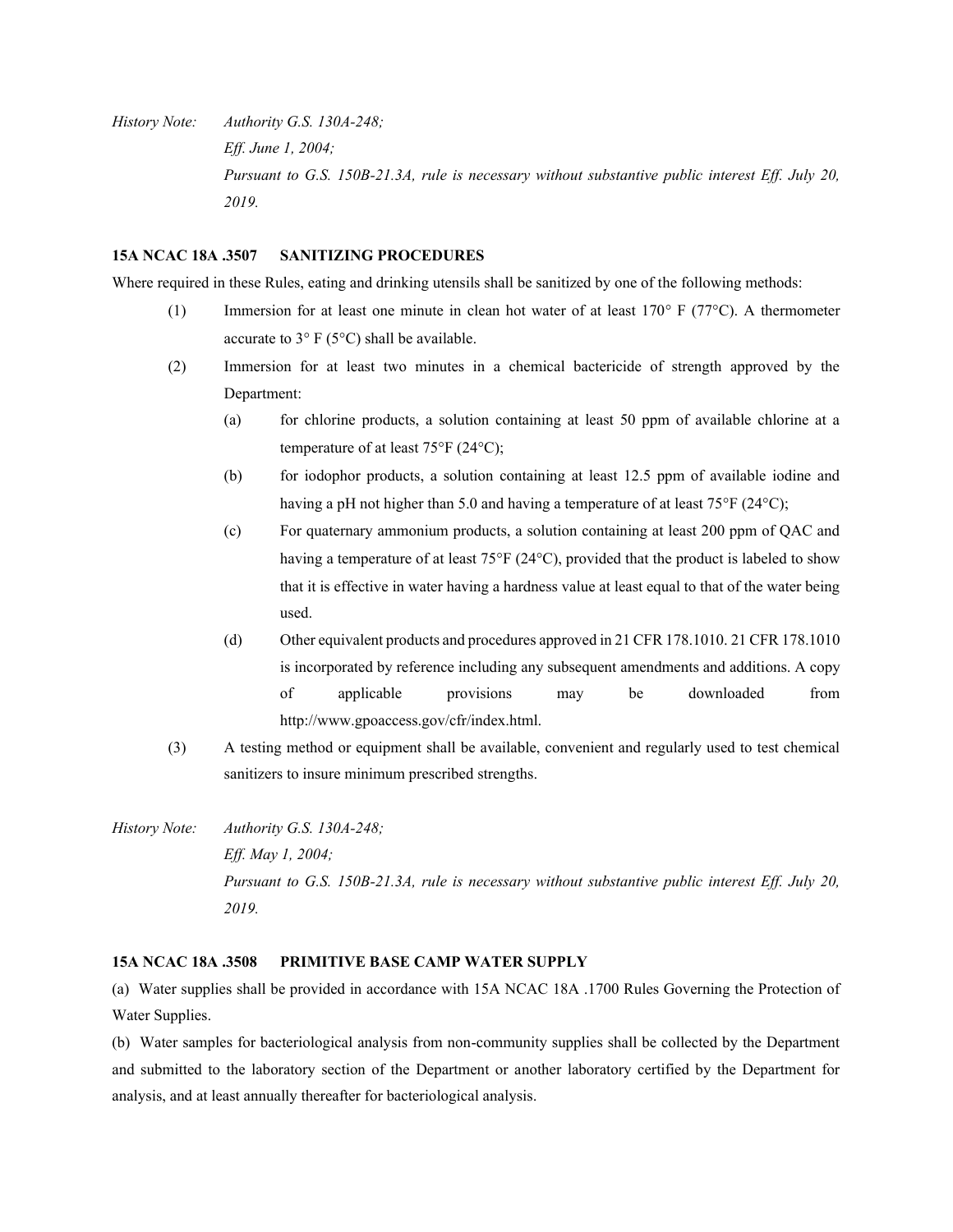(c) Prior to the issuance of a permit, non-community water supplies shall be listed with the Public Water Supply Section, Division of Environmental Health.

(d) Cross-connections with unapproved water supplies, sewage lines, or other potential sources of contamination are prohibited. Hot and cold water shall be provided to food preparation, utensil and handwashing areas, and any other areas in which water is required for cleaning. Water shall be provided in sufficient quantity to carry out all food preparation, utensil washing, hand washing, cleaning, and other water-using operations.

*History Note: Authority G.S. 130A-248; Eff. June 1, 2004; Pursuant to G.S. 150B-21.3A, rule is necessary without substantive public interest Eff. July 20, 2019.*

#### **15A NCAC 18A .3509 SWIMMING POOLS**

Swimming and wading pools shall be designed, constructed, operated and maintained in accordance with the Rules Governing Public Swimming Pools, 15A NCAC 18A .2500.

*History Note: Authority G.S. 130A-248; Eff. May 1, 2004; Pursuant to G.S. 150B-21.3A, rule is necessary without substantive public interest Eff. July 20, 2019.*

## **15A NCAC 18A .3510 DRINKING WATER FACILITIES**

Drinking water facilities shall be provided. Drinking fountains, if provided, shall be of a sanitary angle-jet design, shall be kept clean and shall be regulated such that water flow is at least two inches above the mouth piece. This Rule shall not be interpreted as prohibiting the pitcher service of water or the service of bottled water.

*History Note: Authority G.S. 130A-248; Eff. May 1, 2004; Pursuant to G.S. 150B-21.3A, rule is necessary without substantive public interest Eff. July 20, 2019.*

#### **15A NCAC 18A .3511 FOOD SUPPLIES**

All food shall be obtained from sources that comply with all laws relating to food and food labeling and shall be properly identified. Food in hermetically sealed containers shall have been processed in a commercial food processing establishment operated in compliance with G.S. 106-120 through 145. Copies of G.S. 106-120 through 145 may be obtained from the Food and Drug Protection Division, North Carolina Department of Agriculture, 2 West Edenton Street, Raleigh NC, 27601-1094. All food shall be clean, wholesome, free from adulteration and spoilage, safe for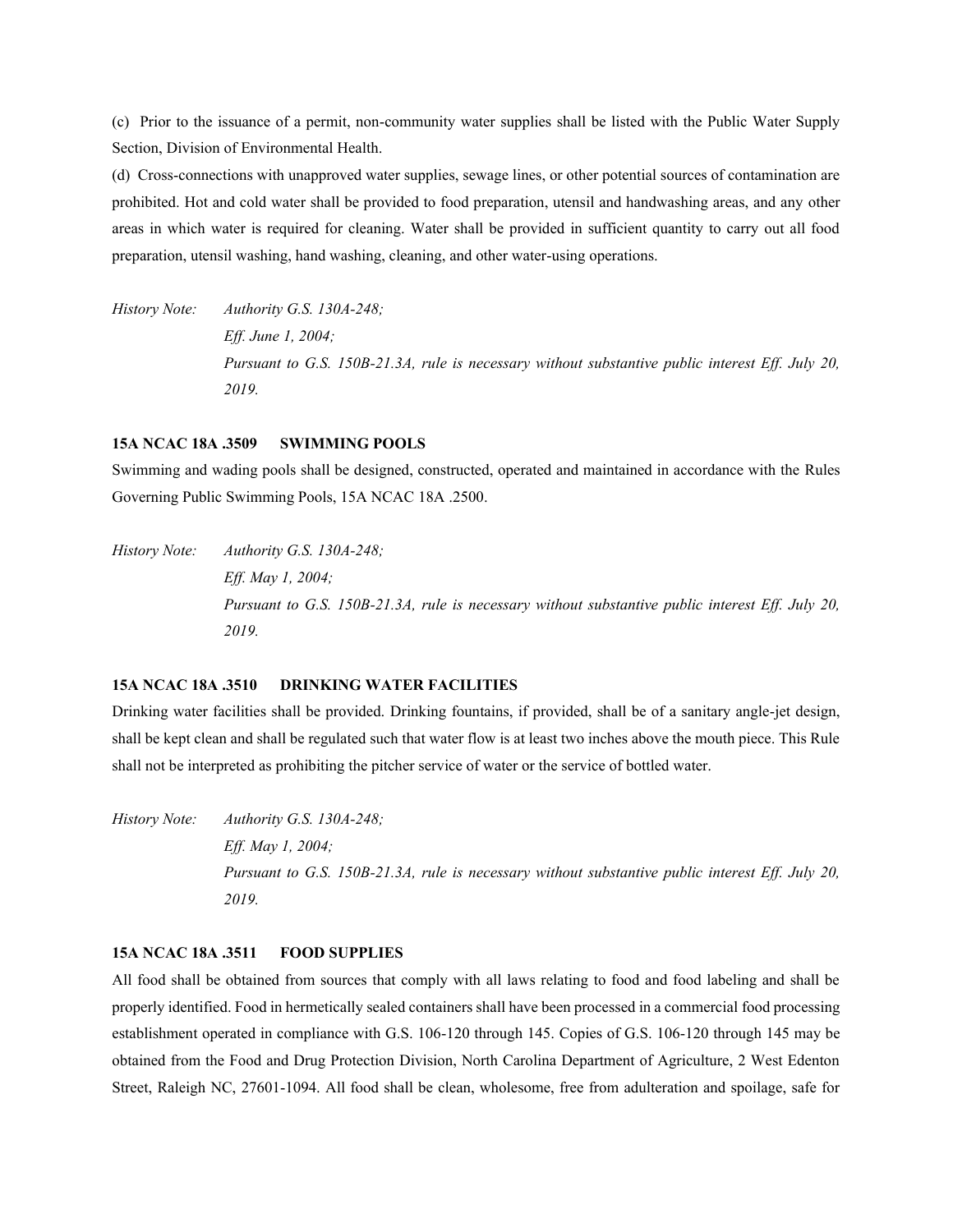human consumption, and shall be handled, served, or transported in such a manner as to prevent contamination, adulteration, and spoilage. Only approved containers and utensils may be used. Foods that are spoiled or otherwise unfit for human consumption shall be immediately disposed of as garbage or returned to the source except as specified in Rule .3518 of this Section. Foods to be returned to the source shall be marked as such and stored in a fashion so as not to contaminate other food.

*History Note: Authority G.S. 130A-248; Eff. May 1, 2004; Pursuant to G.S. 150B-21.3A, rule is necessary without substantive public interest Eff. July 20, 2019.*

#### **15A NCAC 18A .3512 MILK AND MILK PRODUCTS**

(a) Only Grade "A" pasteurized milk and milk products shall be used. The term "milk products" shall mean milk products as defined in 15A NCAC 18A .1200. Copies of 15A NCAC 18A .1200 may be obtained from the Department of Environment and Natural Resources, Division of Environmental Health, 1632 Mail Service Center, Raleigh, North Carolina 27699-1632.

(b) The mixing of cream and milk or the pouring of either into jars, bottles, or other containers for storage therein shall be prohibited.

(c) Bulk milk dispenser containers, as received from the distributor, shall be properly sealed, labeled with the name and grade of the contents and identity of the distributor. Only the outlet seal shall be broken in the establishment.

(d) Milk and milk products shall be stored in a sanitary manner and shall be kept refrigerated, except when being served. Milk containers shall not be completely submerged in water. However, nothing in these Rules shall prohibit the placement of these items on ice while on display or being served.

(e) Dry milk and dry milk products must be reconstituted according to manufacturer's directions and may not be stored for later use.

*History Note: Authority G.S. 130A-248; Eff. May 1, 2004; Pursuant to G.S. 150B-21.3A, rule is necessary without substantive public interest Eff. July 20, 2019.*

#### **15A NCAC 18A .3513 SHELLFISH**

(a) All shellfish and crustacea meat shall be obtained from sources in compliance with the Department's rules on shellfish and crustacea. Copies of 15A NCAC 18A .0300 through .0900 may be obtained from the Department. If the source of clams, oysters, or mussels is outside the state, the shipper's name shall be on the list of Interstate Certified Shellfish Shippers as published monthly by the Shellfish Sanitation Branch, Food and Drug Administration. If the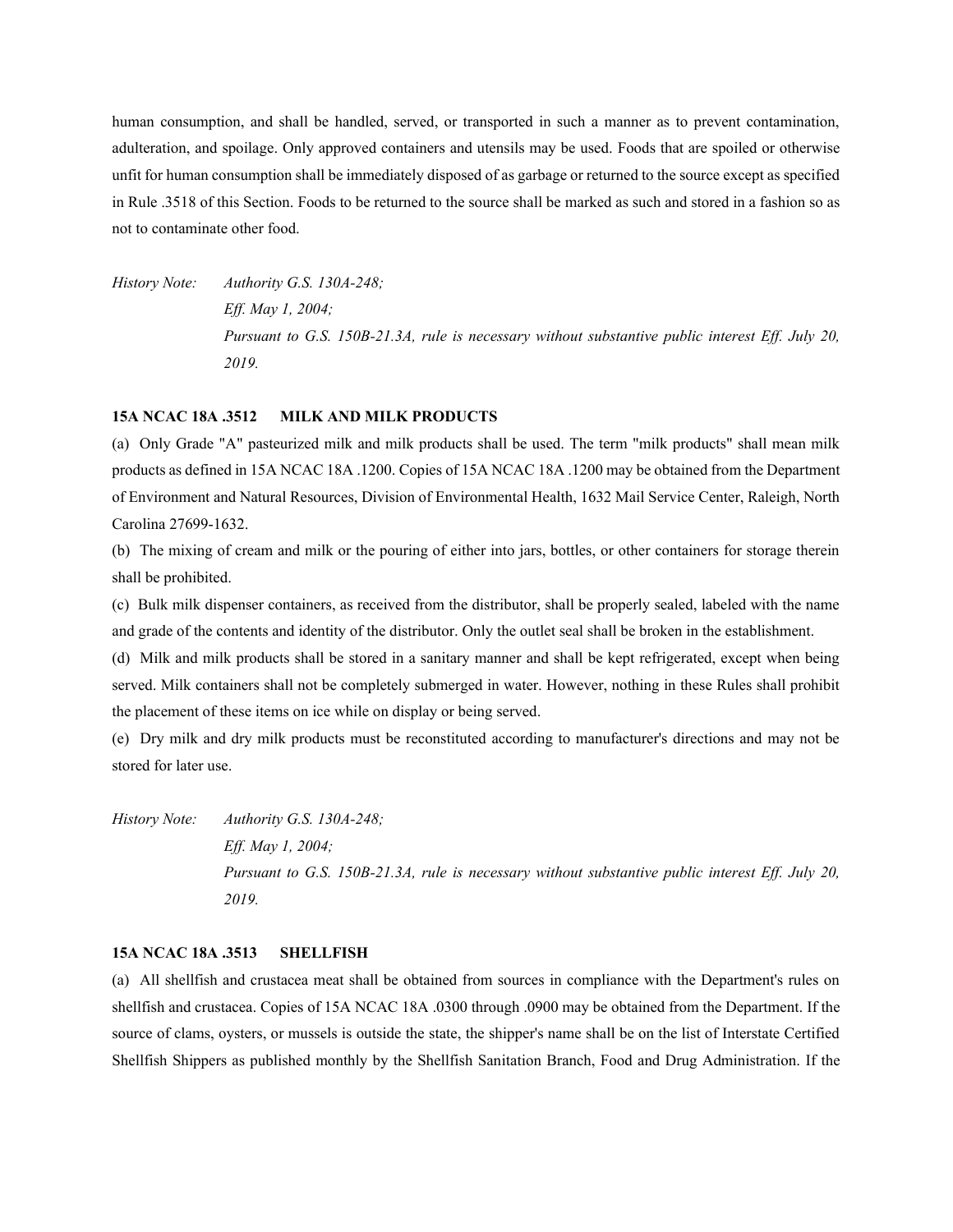source of cooked crustacea meat is outside the state it shall be certified by the regulatory authority of the state or territory of origin, and attested by the presence of an official permit number on the container.

(b) All shucked shellfish and all cooked crustacea meat shall be obtained and stored in the clean single-service shipping containers in which packed at the source. Each original container shall be clearly identified with the name and address of the packer, re-packer, and the abbreviated name of the state. Shucked shellfish unit containers shall be dated in accordance with 15A NCAC 18A .0600.

(c) All shucked shellfish and all cooked crustacea meat shall be stored in the original container. Each original container shall be clearly identified with the name and address of the packer, repacker and the abbreviated name of the state or territory.

(d) All shellstock shall be stored in the containers in which packed at the source. Each original container shall be clearly identified with a uniform tag or label bearing the name and address of the shipper, the certificate number issued by the state or territory regulatory authority, the abbreviated name of the state, the name of the waters from which the shellfish were taken, the kind and quantity of the shellstock in the container, and the name and address of the consignee.

(e) Shellstock shall be stored under refrigeration and in a manner to prevent cross-contamination to or from the shellstock. The re-use of single-service shipping containers and the storage of shucked shellfish in other containers are not allowed.

(f) After each container of shellstock has been emptied, the management shall remove the stub of the tag and retain it for a period of at least 90 days.

(g) With the exception of opening shellfish for immediate consumption on the premises, no shellfish shucking shall be performed unless the establishment holds a valid shellfish shucking permit.

(h) Shellstock washing facilities shall consist of an approved mechanical shellfish washer, or a sink or slab with catch basin, indirectly drained into an approved sewage collection, treatment, and disposal system. The washing shall be done in a clean area, protected from contamination. A can wash facility shall not be used for the washing of shellstock or other foods.

(i) The cooking of shellfish shall be accomplished in an area meeting the requirements of the rules of this Section.

(j) Re-use of shells for the serving of food is prohibited. It shall not be considered reuse to remove a shellfish from its shell and return it to that same shell for service to the public. Shells shall be stored in a manner to prevent flies, insects, rodents, and odors.

(k) All establishments that prepare, serve, or sell raw shellfish shall make available in camp literature to individual parents or guardians of campers or shall post in a conspicuous place where it may be readily observed by the public prior to consumption of shellfish, the following consumer advisory:

"Consumer Advisory

Eating raw oysters, clams, or mussels may cause severe illness. People with the following conditions are at especially high risk: liver disease, alcoholism, diabetes, cancer, stomach or blood disorder, or weakened immune system. Ask your doctor if you are unsure of your risk. If you eat shellfish and become sick, see a doctor immediately."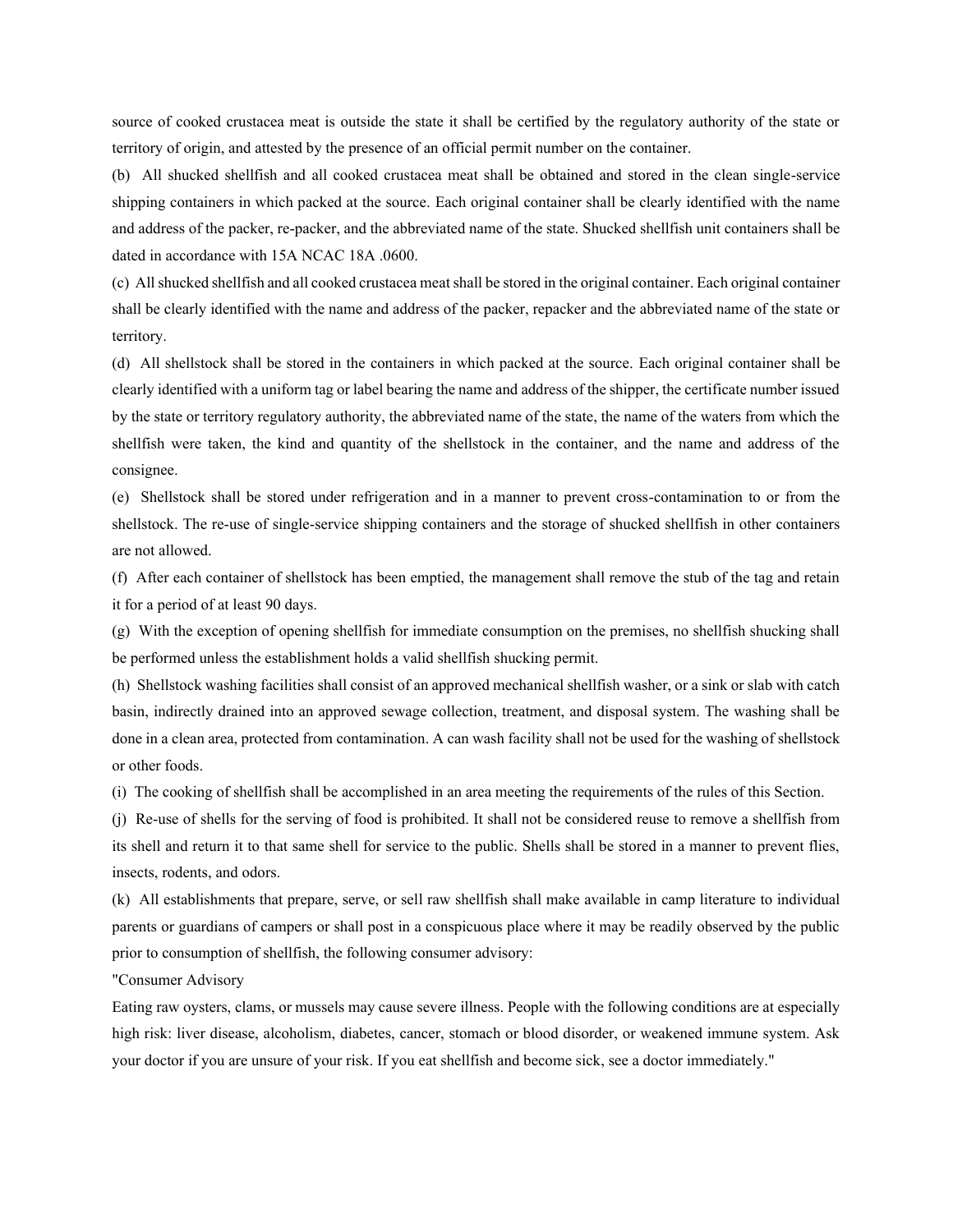*History Note: Authority G.S. 130A-248; Eff. May 1, 2004; Pursuant to G.S. 150B-21.3A, rule is necessary without substantive public interest Eff. July 20, 2019.*

#### **15A NCAC 18A .3514 ICE HANDLING**

(a) Ice which is to be used in drinks, ice water, tea, and coffee, or in connection with the chilling or serving of food shall be manufactured from an approved water supply and shall be stored and handled in a sanitary manner.

(b) Storage boxes shall be covered, located away from sources of contamination, maintained in good repair, and kept clean. Storage bins or boxes shall be provided with rims and covers designed to exclude spillage and drip.

(c) Ice grinders, pans, and buckets used in preparing chipped or crushed ice shall be protected from contamination, cleaned between usages, and kept in good repair; buckets and other containers used in the transportation of ice shall be stored above the floor in a clean place.

(d) Ice shall be dispensed or transferred with a scoop, spoon, or other sanitary method. When not in use, an ice scoop or spoon may be stored in the ice with the handle protruding or on a clean surface. Ice scoops shall not be stored in water. Ice compartments, bowls, buckets, or other containers shall be in good repair; washed and kept free of scum, rust, or other forms of contamination or adulteration and shall be protected from drip, dust, splash, and other means of contamination. Ice shall not be received, used, or accepted when there is evidence that it is not being handled and transported in a sanitary manner.

(e) Ice machines shall be kept clean.

*History Note: Authority G.S. 130A-248; Eff. May 1, 2004; Pursuant to G.S. 150B-21.3A, rule is necessary without substantive public interest Eff. July 20, 2019.*

#### **15A NCAC 18A .3515 FOOD SERVICE EMPLOYEES**

(a) In order to operate a primitive experience camp the owner, operator, manager or responsible person of the camp who is employed full time in that particular camp must have successfully completed in the past three years a food service sanitation program as described in 15A NCAC 18A .2600. Evidence that a person has completed such a program shall be maintained at the base camp and provided to the Environmental Heath Specialist upon request.

(b) No food service employee shall use tobacco in any form while engaged in the preparation, handling or serving of food or washing utensils.

(c) All food service employees shall wash their hands with soap and potable water prior to preparing food or handling of utensils, after each visit to the toilet, and as often as may be necessary to remove soil and contamination.

(d) No person who has a communicable or infectious disease that can be transmitted by foods, or who is a carrier of organisms that cause such a disease, or who has a boil, infected wound, or a disease with sudden onset and severe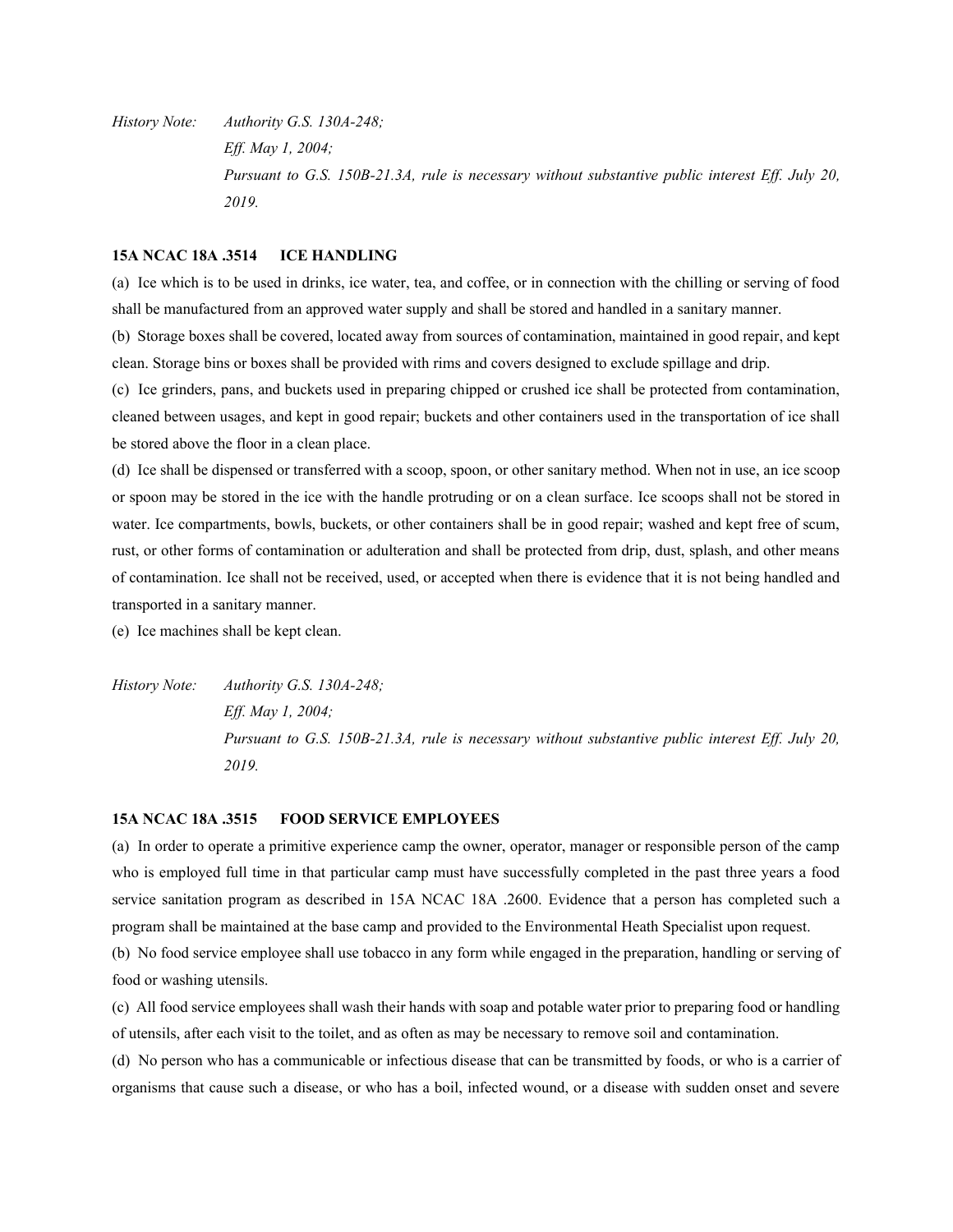symptoms including cough and nasal discharge, shall work in food service in any capacity in which there is a likelihood of such person contaminating food or food contact surfaces with disease-causing organisms or transmitting the illness to other persons.

*History Note: Authority G.S. 130A-248; Eff. May 1, 2004; Pursuant to G.S. 150B-21.3A, rule is necessary without substantive public interest Eff. July 20, 2019.*

## **15A NCAC 18A .3516 VERMIN CONTROL: PREMISES:**

(a) Only those pesticides shall be used which have been approved for a specific use and properly registered with the Environmental Protection Agency and with the North Carolina Department of Agriculture and Consumer Services in accordance with the "Federal Insecticide, Fungicide & Rodenticide Act" and the "North Carolina Pesticide Law". Such pesticides shall be used as directed on the label and shall be so handled and stored as to avoid health hazards. (b) Animal stables, if provided, shall be in a location removed from the main recreation center of activity. All manure shall be stored, removed, or disposed of in such a manner as to minimize the breeding of flies.

*History Note: Authority G.S. 130A-248; Eff. May 1, 2004; Pursuant to G.S. 150B-21.3A, rule is necessary without substantive public interest Eff. July 20, 2019.*

# **15A NCAC 18A .3517 MISCELLANEOUS**

(a) Hazardous materials, such as fuel, chemicals, explosives, equipment and apparatuses, shall be handled and stored so as to minimize health hazards in accordance with existing laws, rules and ordinances.

(b) Protective railings, fences, or similar enclosures shall be kept in good repair.

*History Note: Authority G.S. 130A-248; Eff. May 1, 2004; Pursuant to G.S. 150B-21.3A, rule is necessary without substantive public interest Eff. July 20, 2019.*

## **15A NCAC 18A .3518 PROCEDURE WHEN INFECTION SUSPECTED**

When the local health department has reason to suspect the possibility of exposure to, or transmission of, infection within a foodhandling operation from any person or from any food or drink, the local health director shall act in accordance with the Communicable Disease Laws and Rules (G.S. 130A-133 through 148, 10A NCAC 41A).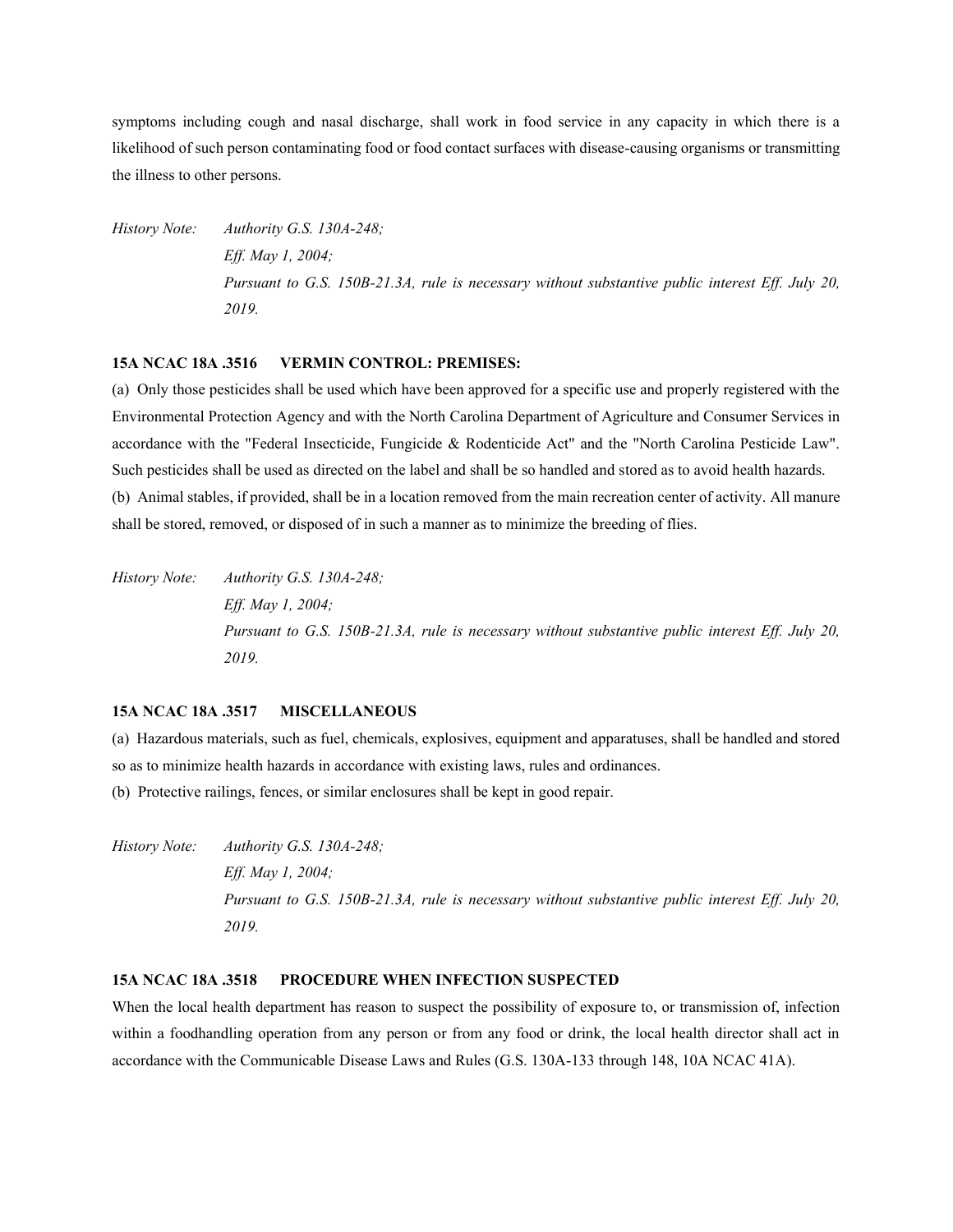*History Note: Authority G.S. 130A-248; Eff. May 1, 2004; Pursuant to G.S. 150B-21.3A, rule is necessary without substantive public interest Eff. July 20, 2019.*

## **15A NCAC 18A .3519 INFORMAL REVIEW PROCESS AND APPEALS PROCEDURE**

(a) If a permit holder disagrees with a decision of an Environmental Health Specialist on the interpretation, application or enforcement of the Rules of this Section the permit holder may:

- (1) Request an informal review pursuant to Paragraphs (d) and (e) of this Rule; or
- (2) Initiate an appeal in accordance with G.S. 150B.

(b) The permit holder is not required to complete the alternative dispute resolution prior to initiating an appeal in accordance with G.S. 150B.

(c) When a petition for a contested case is filed, the informal review process shall terminate.

(d) If the permit holder requests an informal review, the request shall be in writing and shall be postmarked or handdelivered to the local health department within seven days of notice of the decision giving rise to the review. The request shall briefly state the issues in dispute. In the event the inspection giving rise to the informal review was conducted by the Environmental Health Supervisor in the county or area where the primitive experience camp is located, or when the county or area has only one Environmental Health Specialist assigned to inspect primitive experience camps, the Regional Environmental Health Specialist assigned to that county or area shall conduct the local informal review. As soon as possible but at least within 30 days of receipt of the request, the person conducting the review shall contact the permit holder, provide that permit holder an opportunity to be heard on the issues in dispute and issue a written decision addressing the issues raised in the appeal. Copies of the decision shall be mailed to the permit holder and to the State Health Director. That decision shall be binding for the purposes of future inspections of the establishment in question unless modified pursuant to Paragraph (e) of this Rule or by the State Health Director.

(e) Following receipt of the written decision of the Environmental Health Supervisor or his or her representative issued pursuant to Paragraph (d) of this Rule, the permit holder who initiated the informal review may appeal the resulting decision to an Informal Review Officer designated by the Department to be responsible for final decisions on appeals from throughout the state. Notice of such appeal shall be in writing, shall include a copy of the Environmental Health Supervisor's or his or her representative's decision and shall be postmarked or hand-delivered to the Local Health Department and to the Department within seven days of receipt of the written decision issued pursuant to Paragraph (a) of this Rule. Within 35 days of receipt of this appeal, the designated Informal Review Officer shall hold a conference in Wake County. Notice of the time and place of this conference shall be provided to the permit holder and the Environmental Health Supervisor for the county or area where the issue arose. Within 10 days following the date of the conference, the Informal Review Officer shall issue a written decision addressing the issues raised in the appeal and that decision shall be binding for purposes of future inspections of the establishment in question unless modified pursuant to Paragraph (f) of this Rule or by the State Health Director.